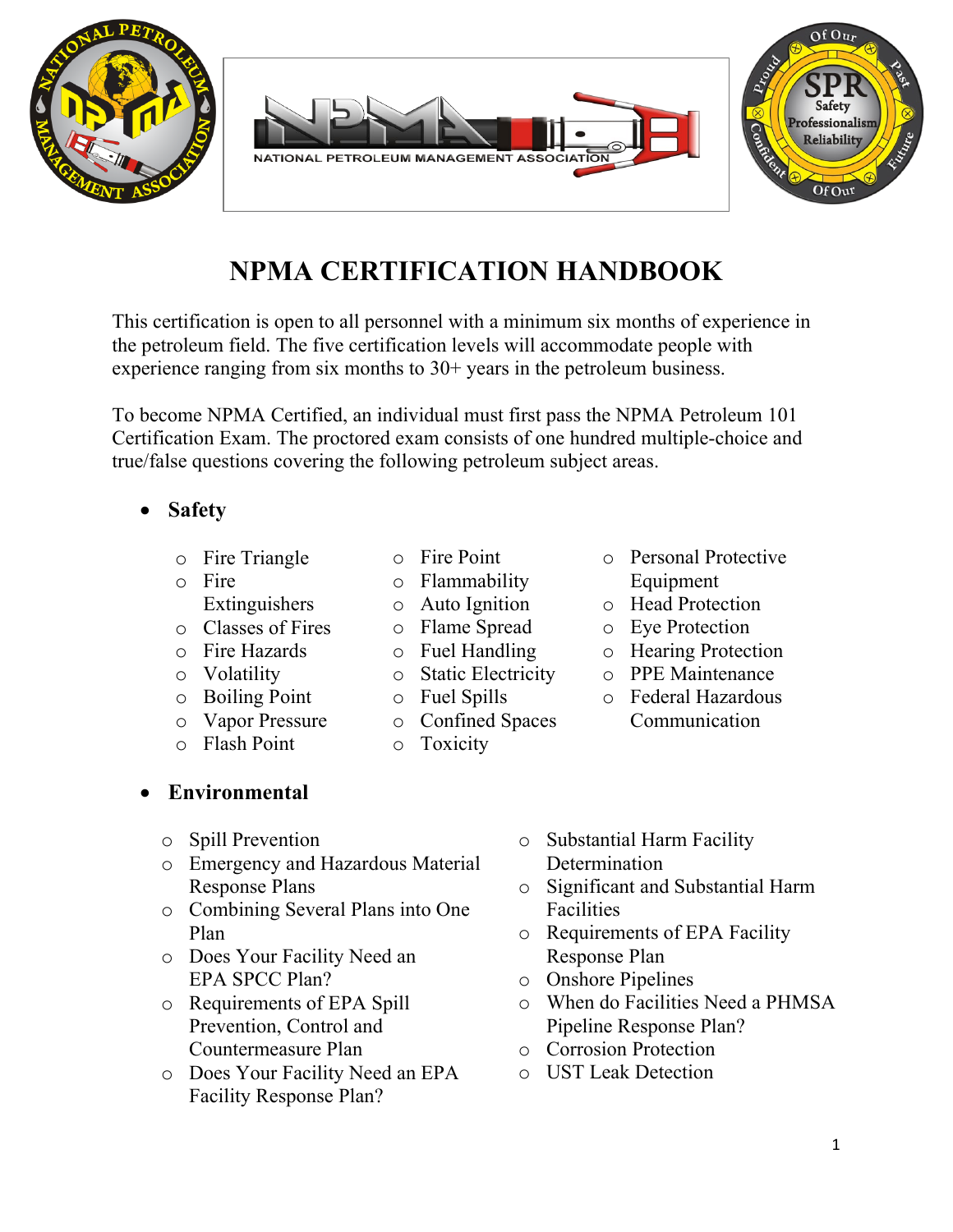- o Requirements of a Storm Water Pollution Prevention Plan
- o Storm Water Pollution Prevention Plans
- o Fuel on Roadways and Railroads
- o Immediate Response to a Spill-Safety First
- o Spill Reporting Requirements
- o Agency Notification
- o Storage Tanks Regulatory Background
- o Requirements for Underground storage Tanks (USTs)
- o Spill and Overfill Prevention Equipment
- o Leaking USTs Spills, Overfills, and Confirmed Releases
- o Exempt Underground Storage Tanks
- o Deferral from Some of the Regulations
- o Secondary Containment Requirements
- o Above Ground Bulk Storage Tanks
- o Mobile Refuelers
- o Facility Drainage and Security
- o Managing Storm Water
- o Storm Water Permits

#### • **Various Fuels**

- o Specification Standards
- o Commercial Jet A and Jet A-1
- o Russia and Commonwealth of Independent States Jet Fuels
- o Peoples' Republic of China
- o South Africa Synthetic Jet Fuels
- o Fuel Produced to Other Specifications
- o US Military Jet Fuels
- o JP-4 and Jet B (Wide Cut Fuels)
- o Alternative Fuel Sources
- o Synthetic Fuels
- o Biofuels
- o Biodiesel
	- Biodiesel Blends
	- E85 Ethanol
	- **Fuel Additives**
	- Additive Types

## • **Fuel Properties**

- o Energy
- Content o Composition
- o Volatility
- o Fluidity
- o Combustion
- o Corrosion
- o Stability
- o Contaminants
- o Other Misc. Properties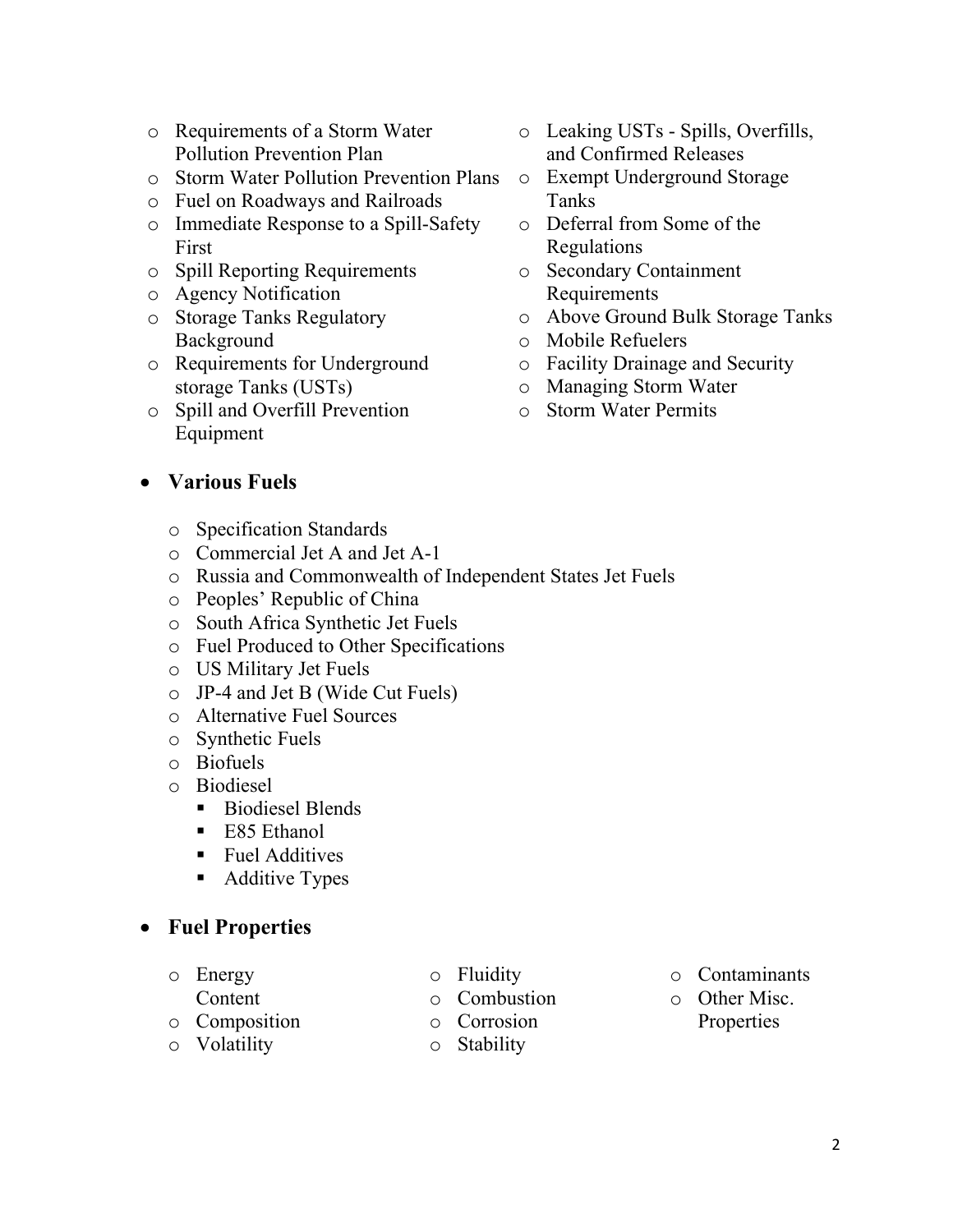#### • **Quality**

- o Personnel Qualifications
- o Safety Precautions
- o Types of Samples o Sample Precautions
- o Testing Frequencies
- o Field Sampling and Test
	- Equipment
- o Recoverable and Waste Product Sampling
- o Reclaimable Product
- o Recyclable Product
- o Waste Product
- o Off-Specification Product
- o Reclamation
- o Determining Factors
- o Reclamation **Techniques**
- o Quality Assurance
- o Fuel Handling
- o Strainers
- o Filter **Separators**
- o Tank Inspections/Cleaning
- o Water Removal
- o Quality Surveillance
- o Joint Inspection Group

- **Pipeline Systems**
	- o Types of Pipeline Systems
	- o Characteristics of Petroleum Fuels
	- o Moving the Product
	- o Pipeline and Pumping-Station Data
- o Head Capacities of Pumping **Units**
- o Multi-Product Pipelines
- o Scheduling Product Flow
- o Pipelines Summary

- **Hardware**
	- o Valves o Butterfly Valves o Gate Valve o Ball Valves o Plug Valves o Check Valves o Automatic Valves o Motor Operated Valves o Pumps o Meters o Nozzles o Strainers

The candidate must achieve a passing score of at least 75 percent on the exam. There are over 370 learning screens available to candidates for self-study. The self-study materials are available free-of-charge. There is no requirement to use the study materials, which are structured in an online course format, but they will help prepare an individual for the exam and therefore going through the materials is highly recommended.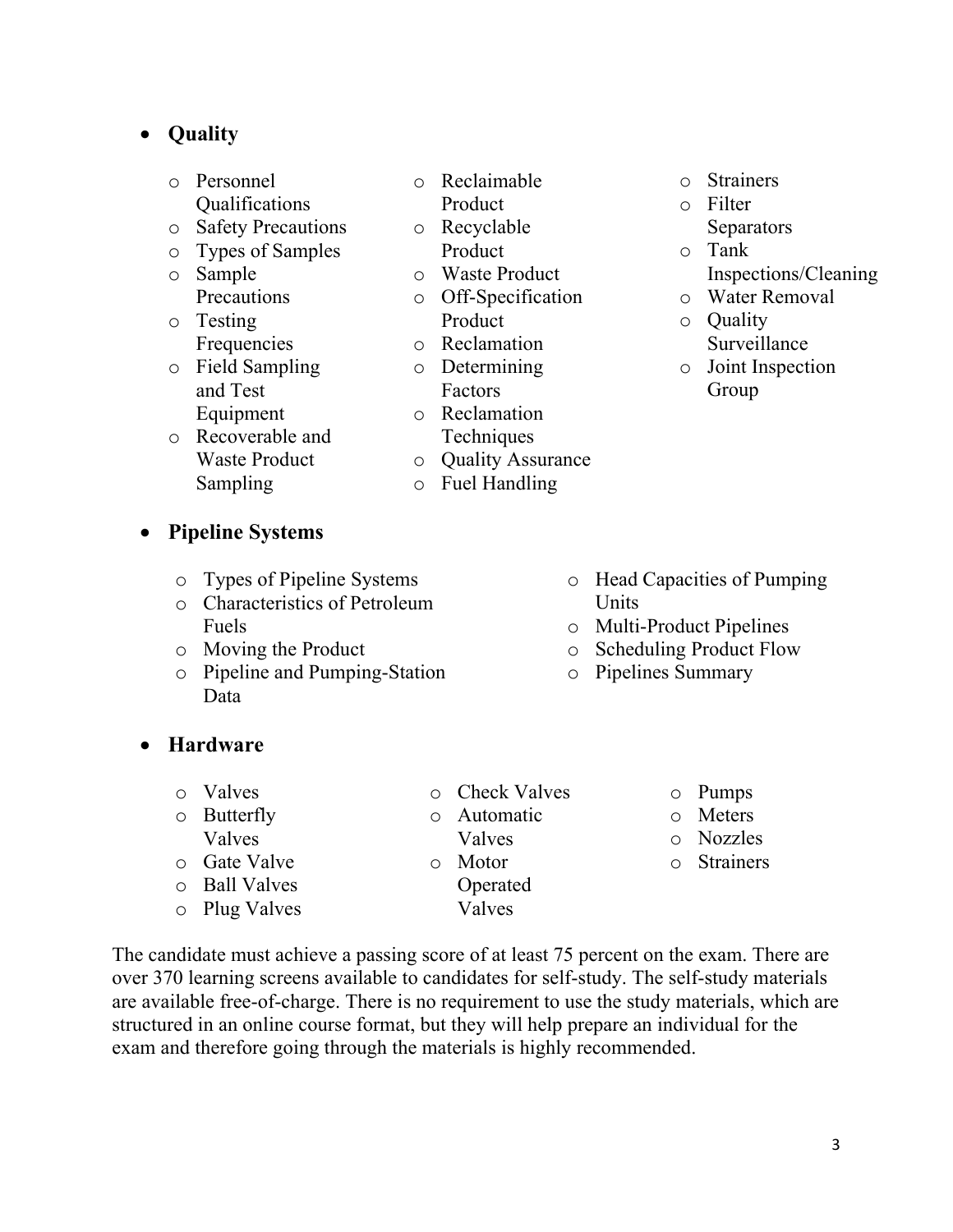Following successful completion of the exam, the certification candidate must submit a detailed worksheet containing a history of their training, education, and experience.

**NOTE:** A data capture sheet is provided to the candidate when they get to this step in the certification process.

From this worksheet, a committee will look at the following factors:

# • **Training**

- o Petroleum
	- Petroleum Operations
	- Quality
	- **Systems**
	- Hardware
	- Vehicle
	- **Safety**
	- Maintenance
	- **Environmental**

#### o Electives

- Leadership Development
- General Safety

## • **Education**

- Leadership
- General Safety
- **Petroleum-related college courses**

## • **Experience**

- o Petroleum operations (e.g., quality, accounting, maintenance, etc.)
- o Leadership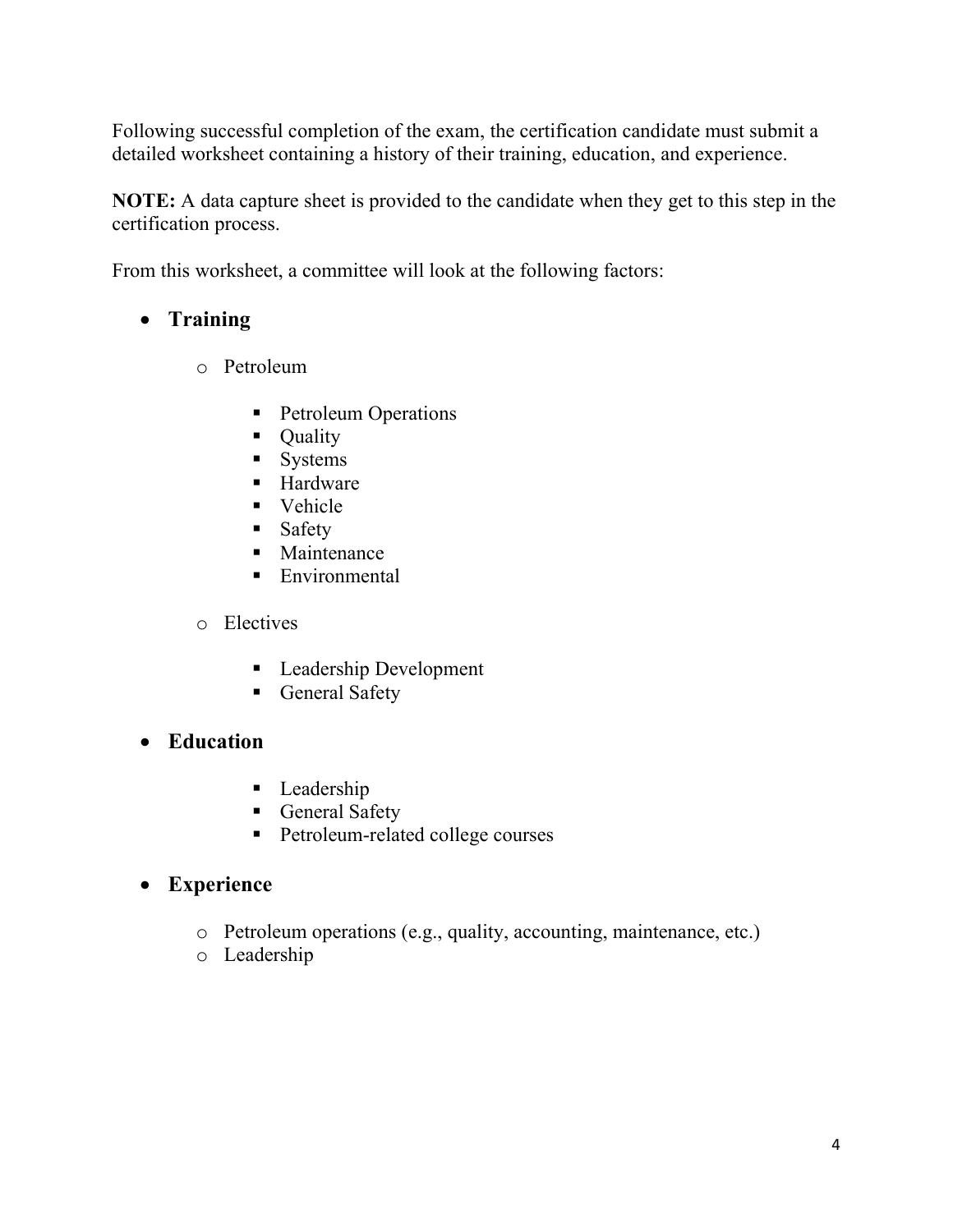The result of the committee review process will be a conversion of a person's training, education, and experience into Continuing Education Units (CEU). Accepted types of education and training include, but are not limited to, military training and technical schools, accredited colleges/universities, and trade/tech schools. CEUS are put into categories of experience, petroleum-related, and electives. Experience and petroleum CEUs are required for each level, while elective CEUs are not. The combined total CEU value, coupled with breadth of experience determines the individual's certification level.

**NOTE:** An individual is not required to start at the lowest certification level and work their way up. An individual's initial certification is based upon their qualifications at the time of their review. Therefore, it is entirely possible for an individual to be initially certified at any of the five certification levels.

An explanation of the requirements for each of the five certification levels are below:

## **Requirements for Each Level:**

## *Level 1 – Certified Petroleum Apprentice*

- Pass the certification test
- Be fully qualified in your current job
- Have a minimum 6 months of petroleum experience

## *Level 2 – Certified Petroleum Journeyman*

- Meet the requirements for Level 1
- Have a minimum 2 years of petroleum experience
- Have a minimum 42 total CEUs
	- o Maximum 10 CEUs for 2 years of petroleum experience
	- o Minimum 24 CEUs for Petroleum-related training/education
	- o Maximum 8 CEUs for electives

## *Level 3 – Certified Petroleum Specialist*

- Meet the requirements for Level 2
- Have a minimum 5 years of petroleum experience
- Have a minimum 84 total CEUs
	- o Maximum 20 CEUs for 5 years of petroleum experience
	- o Minimum 48 CEUs for Petroleum-related training/education
	- o Maximum 16 CEUs for electives